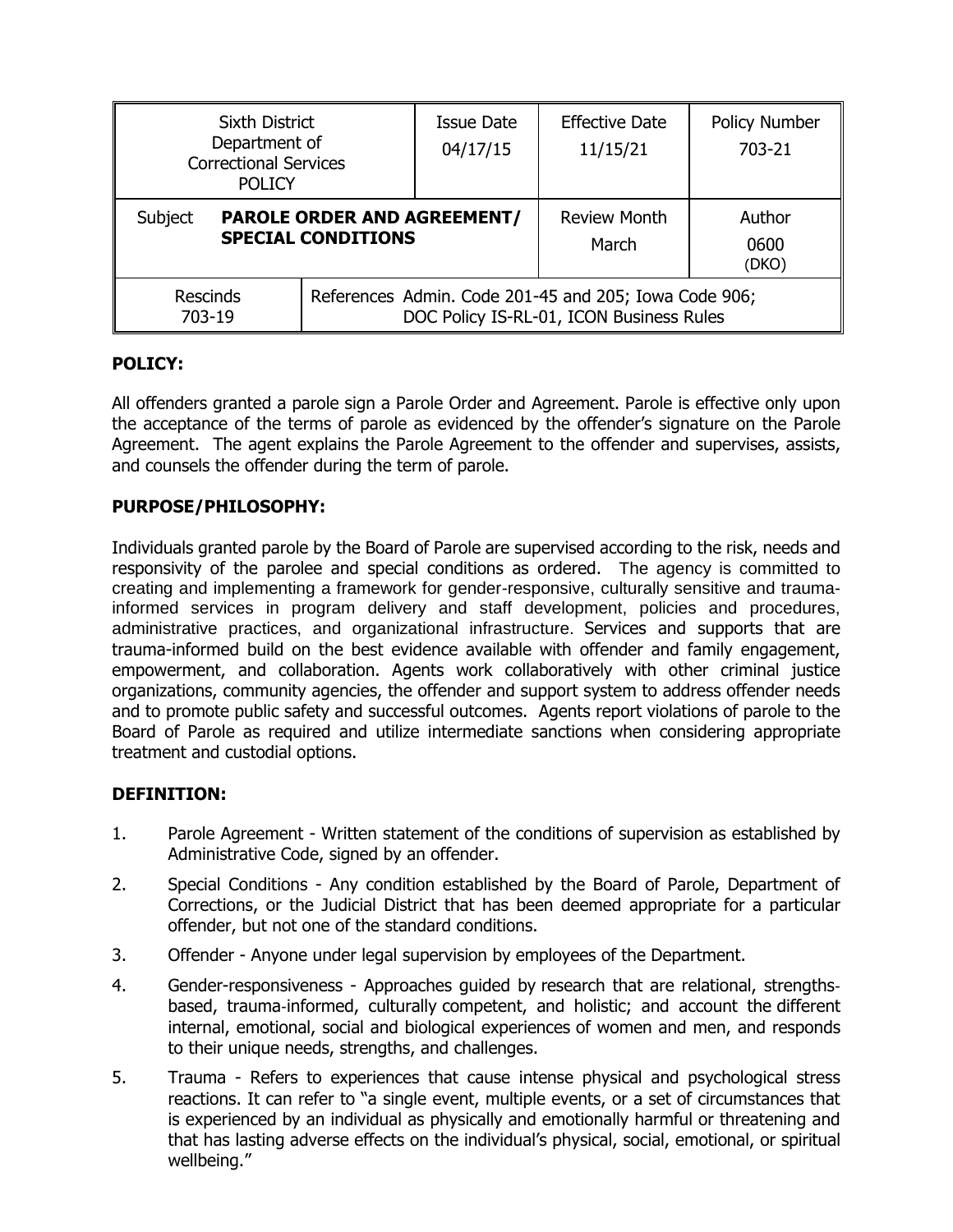### **POLICY NUMBER 703-21 PAGE 2 OF 3**

### **DEFINITION:** (continued)

6. Trauma Informed: "A program, organization or system that is trauma-informed: realizes the widespread impact of trauma and understands potential paths for recovery; recognizes the signs and symptoms of trauma in clients, families, staff and others involved with the system; responds by full integrating knowledge about trauma into policies, procedures and practices; and seeks to actively resist re-traumatization."

#### **PROCEDURE:**

1. The agent uses the Parole Order and Agreement (703A) to facilitate the actual sign-up. At the first meeting, the agent reads and fully explains the Parole Order and Agreement to the offender and answers all questions. This review occurs even if the agreement was previously signed. The agent signs the agreement and witnesses the offender's signature. The original is retained in the District's file. A copy is given to the offender. The signed agreement is scanned into ICON under Board of Parole Summary-Board of Parole Decisions Attachments.

The ICON Transfer Instance is updated by entering the status of Complete in the Destination Transfer Status section. For offenders paroling from a work release facility, the agent notifies the facility by phone that the offender reported as scheduled and signed the Parole Agreement

- 2. In the event a work release offender refuses to sign the conditions, the offender is immediately returned to the residential facility. If an offender paroling from an institution has not already been signed to the parole conditions and then refuses to sign at the first meeting with the agent, the offender is taken into custody. Arrangements are made to return the offender to prison by initiating revocation proceedings.
- 3. Prior to meeting with the offender, the agent reviews the Parole Order and Agreement that has been scanned and entered in ICON by institutional staff to determine the necessity for deleting Board of Parole (BOP) special conditions (703B) and/or adding community-based corrections (CBC) special conditions (703C).
- 4. Community-based corrections (CBC) special conditions are imposed in accordance with the needs of the case. In setting special conditions which are not part of the original Parole Order and Agreement, the agent considers the rehabilitation of the offender and protection of the community. Special conditions must be reasonably related to the offense or the offender's circumstances. The agent may select only from the CBC conditions outlined in 703C, as available in ICON. The signed agreement is scanned into ICON under Board of Parole Summary-Board of Parole Decisions Attachments. Updated agreements are scanned into ICON.